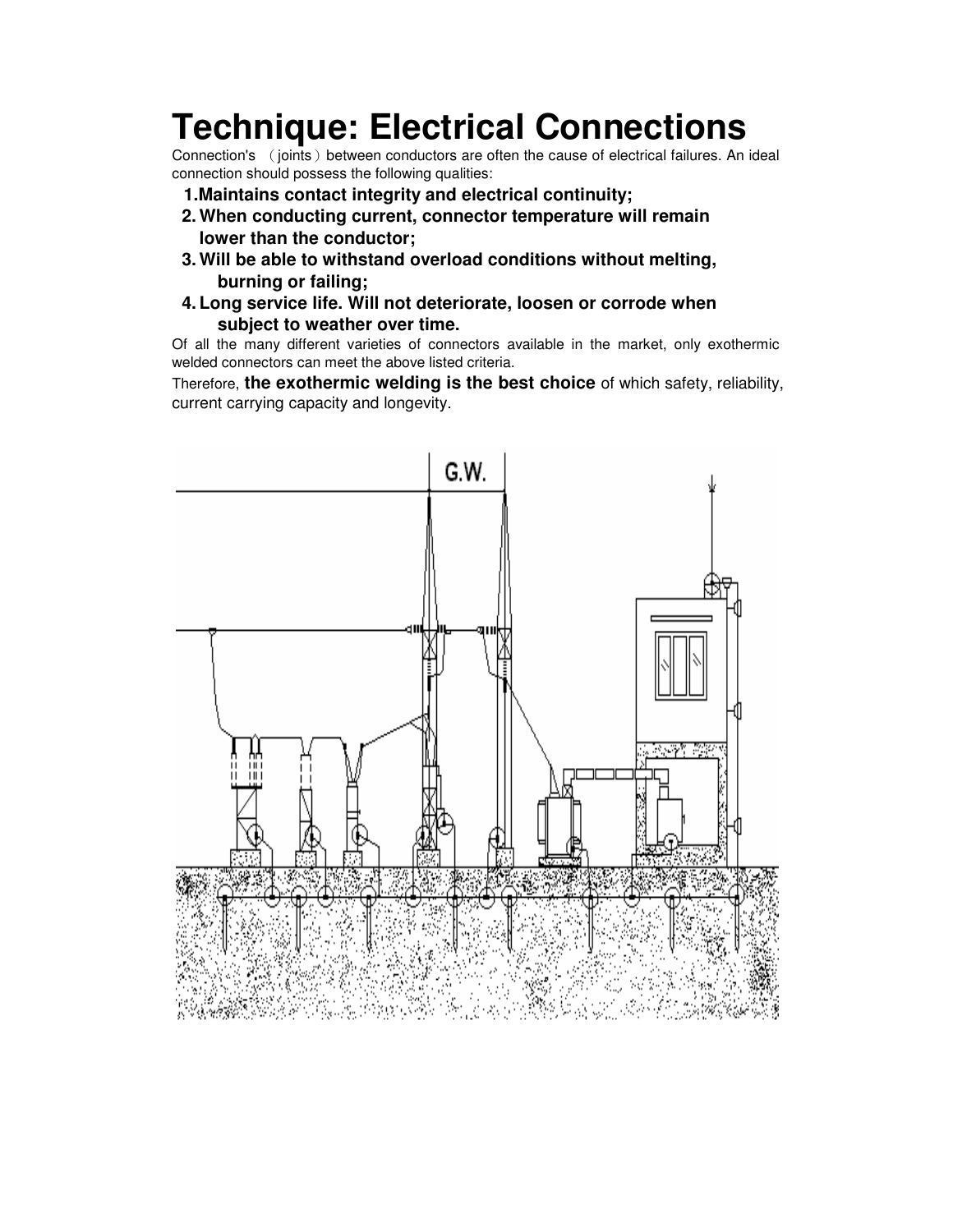## **Proper Connections Are Crucial For Effective Earthing**

All electrically powered equipment and structures subjected to electrical current must be properly earthed. There are four major reasons for proper earthing:

- **1.To insure safety for operating personnel and casual bystanders;**
- **2.To provide safe return paths during over current situations (shorts, surge, lightning).**
- **3.To provide a stable reference potential to ensure safe and effective equipment operation.**

## **4.To comply with codes and regulations.**

Most regulatory authorities worldwide either require or encourage an earthing resistance of below 10Ω for safety. There is trend towards achieving a 5 $Ω$  or lower resistance for semiconductor based equipment, due to their high sensitivity to fluctuations in voltage. In industrial and commercial power systems, it is very common for engineers to specify earthing resistance of below 1 $\Omega$  due to the constant risk of extremely high current faults.

Earthing systems by design must be able to withstand a worst case scenario fault of the given site or equipment. The earthing system and its components must be able to withstand the highest current loading. From this clearly the proper selection of earthing system components (electrodes, conductors and connectors) is critical to the level of reliability and safety achieved. As with any type of system composed of several individual components, the connections of these components present themselves to be a potential weak link of the entire system. Outlined in the IEEE Standard 80 are requirements that earthing system components must:

- A) be able to withstand the maximum possible fault current and for the duration of this fault, the connections (joints) of this system must not melt or deteriorate;
- B) possess a high degree of mechanical strength, specially in locations where conductors are easily subjected to exterior forces; and
- C) has excellent electrical conductivity with little or no potential drop across the connection itself.

The Onderdonk Formula, *Figure 1*, illustrates this relationship mathematically. As stipulated in IEEE Std. 80, the ambient temperature is assumed to be 40 Celsius, melting point of copper is 1083 $\degree$  and the typical fault duration is 3 seconds (the typical rating of most switchgear).





With these assumptions we can simplify the equation to just the cross sectional area, current magnitude, fault duration and a constant.